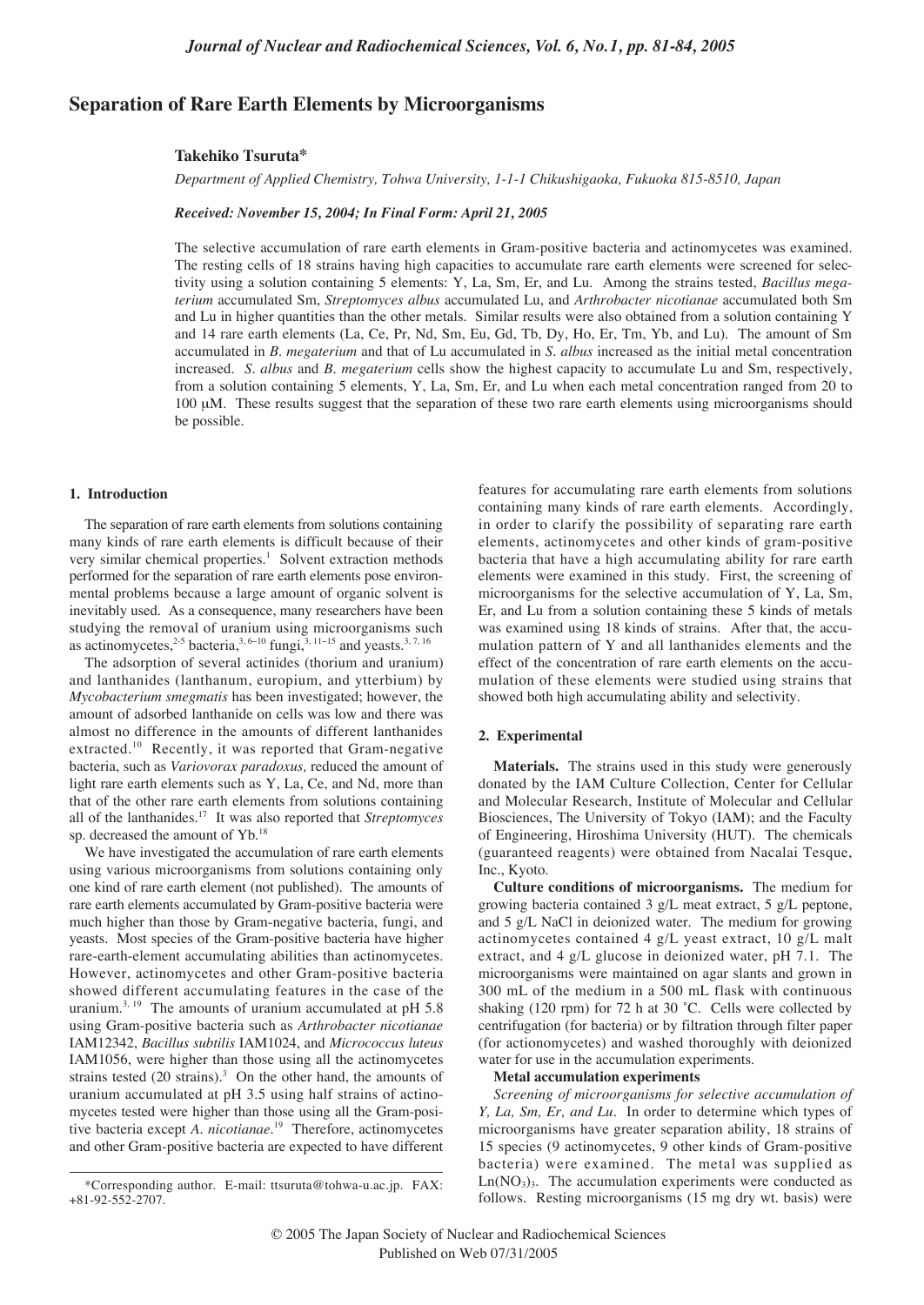suspended in a 100 mL solution (pH 5.0) containing 66.5  $\mu$ M of Y, La, Sm, Er, and Lu, and the suspension was shaken for 3 h at room temperature. The pH of the solution was adjusted to 5.0 with 0.1 M NaOH because the precipitation of hydroxide from NaOH occurred at pH 6.0, while, in a solution containing only Sm, the amount of accumulated Sm increased with increasing pH (data not shown). The microorganisms were then collected by filtration through a membrane filter (pore size 0.2 mm). The amount of metal accumulated by the cells was determined by measuring the metal content in the filtrate using an inductively coupled plasma quantometer (ICPS8000, Shimadzu Corporation, Kyoto).

*Selective accumulation of Y and rare earth elements in microorganisms.* In order to determine the selectivity of Sm and/or Lu accumulation, the selective accumulation of Sm and/or Lu was tested in *S. albus, B. megaterium*, and *A. nicotianae.* The resting cells (15.0 mg dry wt. basis) were suspended in 100 mL of the solution (pH 5.0) containing 66.5 each  $\mu$ M of Y and all the lanthanides elements for 3h at room temperature.

*Rare-earth-element accumulation capacity of microorganisms*. In order to determine the Lu accumulation capacity of *S. albus* and the Sm accumulation capacity of *B. megaterium* cells, the cell-specific accumulation effect of each equilibrium metal concentration in solutions containing only that metal was examined. Resting cells (15.0 mg dry wt. basis) were suspended in 100 mL of the solution (pH 5.0) containing the desired amounts of Sm or Lu for 3h at room temperature.

*Effect of rare-earth-element concentrations on selective accumulation in microorganisms*. In order to determine the effect of the initial concentration of the rare earth elements on their accumulation in *S. albus* and *B. megaterium* cells, the accumulation from a solution containing equivalent molar amounts of Y, La, Sm, Er, and Lu were examined. Resting cells (15.0 mg dry wt. basis) were suspended in 100 mL of the solution (pH 5.0) containing the desired amounts of each metal for 3h at room temperature.

### **3. Results and Discussion**

**Screening of microorganisms for selective accumulation of Y, La, Sm, Er, and Lu using various microorganisms.** The amounts of total accumulated metals in some Gram-positive bacteria and actinomycetes, such as *A. nicotianae*, *B. subtilis* IAM11060, *S. albus*, and *S. levers*, were higher than those in others (Table 1). Among these, the strains *S. albus* and *S. levers* had higher accumulating abilities for Lu than for Y, La, Sm, and Er. These strains can accumulate Lu at about 150 µmol/g dry wt. cells. On the other hand, in *A. nicotianae*, the amounts of accumulated Sm and Lu were higher than the amounts of Y, La, and Er. This strain can accumulate Sm and Lu about 150 µmol/g dry wt. cells. The amount of Sm accumulated in *B. megaterium* was higher than the amounts of Y, La, Er, and Lu, though the total amount of the rare earth elements accumulated in this cell was lower than that in *A. nicotianae, B. subtilis, S. albus,* and *S. levoris*.

The results of these experiments are quite different from those of Reference 17. Gram-negative bacteria, such as *Variovorax paradoxus* and *Comamonas acidovorans*, show a higher capacity to accumulate light rare earth elements, such as Y, La, and Nd than to accumulate heavy rare earth elements.<sup>17</sup>

**Selective accumulation of Y and rare earth elements in microorganisms.** As shown in Figure 1-(A), in *S. albus*, Lu was accumulated at higher amounts than other elements while in *B. megaterium,* Sm had the highest accumulation (Figure 1- (B)). Furthermore, as shown in Figure 1-(C), the amounts of Sm and Lu accumulated in *A. nicotianae* were higher than that of Y and other rare earth elements. Based on the results of these experiments, Sm and/or Lu can be selectively accumu-

**TABLE 1: Accumulation of Rare Earth Elements Using Various Microorganisms from the Solution Containing Five Kinds of Rare Earth Elements**

|                                  | Metals accumulated (umol/g dry wt.cells) |    |     |    |     |       |  |
|----------------------------------|------------------------------------------|----|-----|----|-----|-------|--|
| Strain                           |                                          | La | Sm  | Er | Lu  | Total |  |
| Arthrobacter nicotianae IAM12342 | 82                                       | 72 | 142 | 90 | 139 | 524   |  |
| Bacillus megaterium IAM1166      | 46                                       | 50 | 106 | 65 | 73  | 342   |  |
| B. subtilis IAM1026              | 51                                       | 40 | 91  | 60 | 94  | 335   |  |
| B. subtilis IAM1633              | 38                                       | 23 | 71  | 53 | 89  | 275   |  |
| B. subtilis IAM11060             | 68                                       | 65 | 104 | 78 | 107 | 422   |  |
| B. licheniformis IAM11054        | 45                                       | 40 | 81  | 59 | 83  | 308   |  |
| Brevibacterium helovolum IAM1637 | 35                                       | 29 | 78  | 53 | 83  | 279   |  |
| Corynebacterium equiIAM1038      | 39                                       | 29 | 74  | 44 | 73  | 259   |  |
| Nocardia erythropolis IAM1399    | 48                                       | 38 | 77  | 59 | 105 | 328   |  |
| Streptomyces albus HUT6047       | 53                                       | 37 | 92  | 65 | 153 | 401   |  |
| S. aurantiacogriceus HUT6201     | 27                                       | 28 | 56  | 35 | 35  | 182   |  |
| S. flavoviridis HUT6147          | 39                                       | 33 | 67  | 53 | 75  | 267   |  |
| S. griseoflavus HUT6153          | 30                                       | 27 | 58  | 39 | 44  | 198   |  |
| S. levoris HUT6156               | 63                                       | 42 | 95  | 77 | 151 | 427   |  |
| S. olivaceus HUT6061             | 43                                       | 50 | 74  | 60 | 52  | 278   |  |
| S. phaeochromogenus HUT6013      | 68                                       | 64 | 100 | 73 | 87  | 392   |  |
| S. viridochromogenes HUT6030     | 48                                       | 36 | 78  | 53 | 68  | 282   |  |
| S. viridochromogenes HUT6031     | 49                                       | 39 | 83  | 56 | 66  | 294   |  |



**Figure 1.** Accumulation of rare earth elements using (A) *S. albus* (B) *B. megaterium* and (C) *A. nicotianae* from the solution containing yttrium and all the lanthanoid elements.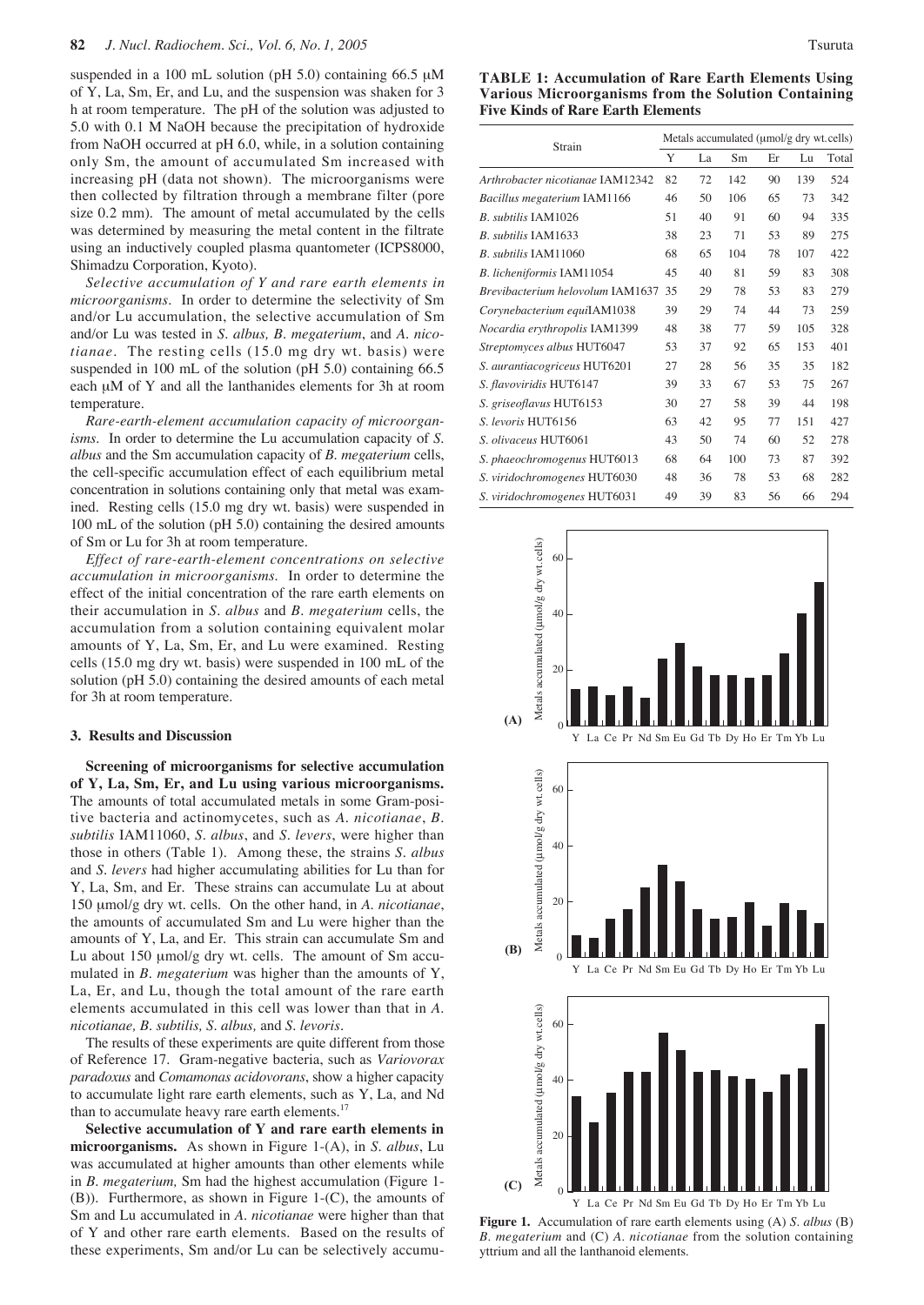

**Figure 2.** Effect of the external (A) lutetium or (B) samarium concentration on each accumulation from the solution containing each metal only using (A) *S. albus* and (B) *B. megaterium.* The lines were estimated by the Langmuir isotherms mentioned in Table 2.

lated in microorganisms, such as *S. albus, A. nicotianae,* and *B. megaterium*.

**Rare earth elements accumulation capacity of microorganisms.** The amount of Lu accumulated in *S. albus* and Sm accumulated in *B. megaterium* cells increased with an increase of each metal concentration (Figure 2). The amount of each metal accumulated obeys the Langmuir isotherm,  $Q_M$  =  $C_e(M)/(m_M C_e(M) + n_M)$ , where  $Q_M$  indicates the amount of each accumulated metal ( $\mu$ mol each metal/g dry cells),  $C_e(M)$ is the concentration of each residual metal concentration  $(\mu M)$ , and  $m_M$  and  $n_M$  are Langmuir constants. On the basis of this finding, it seems reasonable to postulate that the accumulations of Lu and Sm by these microorganisms are mostly dependent on physico-chemical binding to the cell components. The Langmuir constants and the maximum amounts of each metal are shown in Table 2.

**Effect of initial rare-earth-element concentration on selective accumulation in microorganisms.** As shown in Figure 3,

**TABLE 2: The Estimated Langmuir Constants and Qmax from the Langmuir Isotherm**

| Metal    | Initial metal<br>$(\mu M)$ | Residual metal<br>concentration concentration<br>$(\mu M)$ | m                                           | $\boldsymbol{n}$                            | $Q_{\rm max}$<br>$\begin{bmatrix} \mu \text{mol/g} \\ \text{dry cells} \end{bmatrix}$ |
|----------|----------------------------|------------------------------------------------------------|---------------------------------------------|---------------------------------------------|---------------------------------------------------------------------------------------|
| Lutetium | $0 - 84.6$                 | $0 - 39.9$                                                 | $3.35 \times 10^{-3}$ 4.86 $\times 10^{-3}$ |                                             | 299                                                                                   |
| Samarium | $0 - 91.1$                 | $0 - 52.3$                                                 |                                             | $3.86 \times 10^{-3}$ $1.92 \times 10^{-3}$ | 259                                                                                   |



**Figure 3.** Effect of the concentrations of external rare earth elements on the accumulation of yttrium, lanthanum, samarium, erbium, and lutetium using (A) *S. albus* and (B) *B. megaterium.*

the amount of Lu accumulated in *S. albus* cells increased from 91 to 127 µmol/g dry wt cells with an increase of initial Lu concentration from 20 to 94 µM. The amount of Sm accumulated in *B. megaterium* cells also increased from 61 to 96 µmol/g dry wt cells with an increase of initial Sm concentration from 20 to 100 µM. The amount of Lu accumulated in *S. albus* cells and that of Sm in *B. megaterium* cells were higher than the accumulated amounts of the other 4 kinds of metal combined in each cell within whole metals concentration. As a result, the selective accumulation ability of Lu in *S. albus* and that of Sm in *B. megaterium* cells were kept within the whole concentration.

Accordingly, from the results of these experiments, it is shown that the cells of these microorganisms can be used to separate rare earth elements.

**Acknowledgements.** This work was supported by the Metal Mining Agency of Japan (MMAJ). We thank grateful to MMAJ.

#### **References**

- (1)R. Miyawaki and I. Nakai, *Handbook of the physics and chemistry of rare earths*, Elsevier, **16**, 249 (1993).
- (2) Z. Golab, B. Orlowwska, and R. W. Smith, Water Air Soil Pollut. **60**, 99 (1991).
- (3) T. Tsuruta, J. Biosci. Bioeng. **94**, 23 (2002).